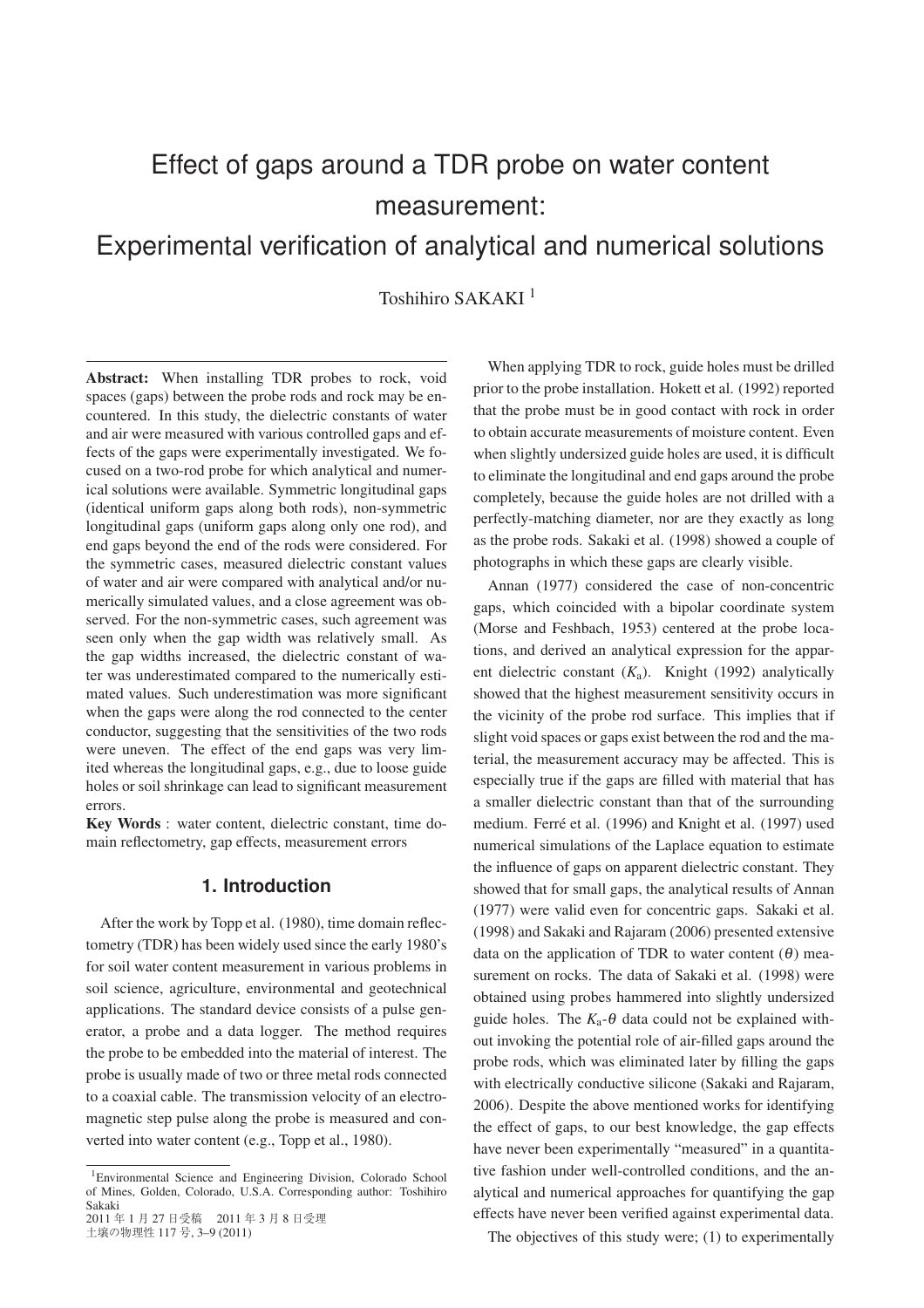demonstrate the influence of gaps on errors in estimates of *K*<sup>a</sup> under well-controlled conditions, (2) to verify the analytical and numerical solutions for the gap effects and (3) to quantitatively illustrate the magnitude of potential errors in moisture content estimates, resulting from gaps around TDR probe rods in soils/rocks based on analytical/numerical calculations for some practically relevant situations. We considered gaps along the rod surfaces (hereafter referred to as the "longitudinal gaps") and gaps beyond the end of the rods (hereafter referred to as the "end gaps"). Because the analytical and numerical solutions were available for the longitudinal gaps along a two-rod probe, we focused only on the two-rod probe. The experimental results were compared to theoretical estimates, where available, obtained using the analytical solution as well as numerical solution of the Laplace equation, with specified potential on the rod surfaces, and incorporating the influence of longitudinal gaps.

## **2. Material and methods**

We considered uniform longitudinal gaps around the rods and end gaps beyond the end of the rods to mimic the gaps that are expected in the field applications as shown in Fig. 1(a). When fully saturated, the gaps are filled with water whereas the gaps are likely to be filled with air when unsaturated. The typical pore size in the rock matrix is usually smaller than the size of the gaps, causing a larger suction in the matrix. Therefore, water tends to be retained in the matrix due to its larger suction, which consequently makes the gaps fill with air.



Fig. 1 Two-rod TDR probe; (a) Longitudinal and end gaps when installed into rocks, (b) Tested configuration in the experiments.

#### **2.1 Probe configuration**

The TDR probe used in this study was the two-rod type as shown in Fig. 1(b) and is a practical configuration for application to rocks. A couple of spade tongues were soldered to the split end of a 50  $\Omega$  coaxial cable (RG58/AU), which were screwed to an acrylic plate having dimensions of  $60 \times 100 \times 10$  mm. Brass rods with a diameter  $d =$ 10 mm, center-to-center spacing *s* = 30 mm, and length  $l = 200$  mm, were attached to the screws above. The cable was, in turn, connected to a commercially available time domain reflectometer TDR100 (Campbell Scientific, Inc., Logan, Utah). The reflectometer emits an electromagnetic step-pulse with a voltage of 250 mV and a 10  $\sim$  90 % rise time of 200 picoseconds (frequency spectrum roughly up to 1.75 GHz, Tektronix, Inc.,1987), which is transmitted along the coaxial cable and probe. The TDR traces were processed by software PCTDR (Campbell Scientific, Inc., Logan, Utah) and apparent dielectric constant  $K_a$  was calculated.

#### **2.2 Longitudinal gaps**

## **2.2.1 Experimental setup for longitudinal gaps**

In reality, the longitudinal gaps may vary in space as in Fig. 1(a) but those cannot be quantified. Therefore, in the context of quantifying the effects of longitudinal gaps around a TDR probe, we considered *equivalent* uniform widths. In order to mimic air-filled gaps with thin but uniform thickness in water, polyvinyl chloride (PVC) tape with a uniform thickness was used. The dielectric constant of PVC is substantially smaller than that of water  $(K_{\text{PVC}} =$  $2.9 \ll 81$ ) (e.g., Converting Technology Institute, 1997) thus, its effect is analogous to air-filled gaps in unsaturated rock, which is considered to be the most likely situation in the field. The PVC tape was carefully wound to the rod surface to create uniform-thickness gaps. The PVC gap thicknesses  $(\delta)$  considered were; 0.0 (no gap), 0.107, 0.160, 0.317, 0.475, 0.636, 0.792 and 0.950 mm. The PVC tape was applied up to 6 layers so that the gap width (thickness of the entire PVC layer) was approximately 1 mm (10 % of the rod diameter), which seemed to be large enough for the investigation of gap effects in a practical sense. The values of gap width were obtained by measuring the diameter of the rod with and without the PVC tape using a digital caliper, taking the difference of the two, and were considered the "actual" thickness of the PVC tapes when the measurements were taken. For each gap width, uniform identical gaps along both rods (hereafter "symmetric cases") and uniform gaps only along one rod (hereafter "non-symmetric cases") were considered. The nonsymmetric cases were further divided into two categories; uniform gap along the rod connected to the center conductor (hereafter "center rod" or CT), and uniform gap only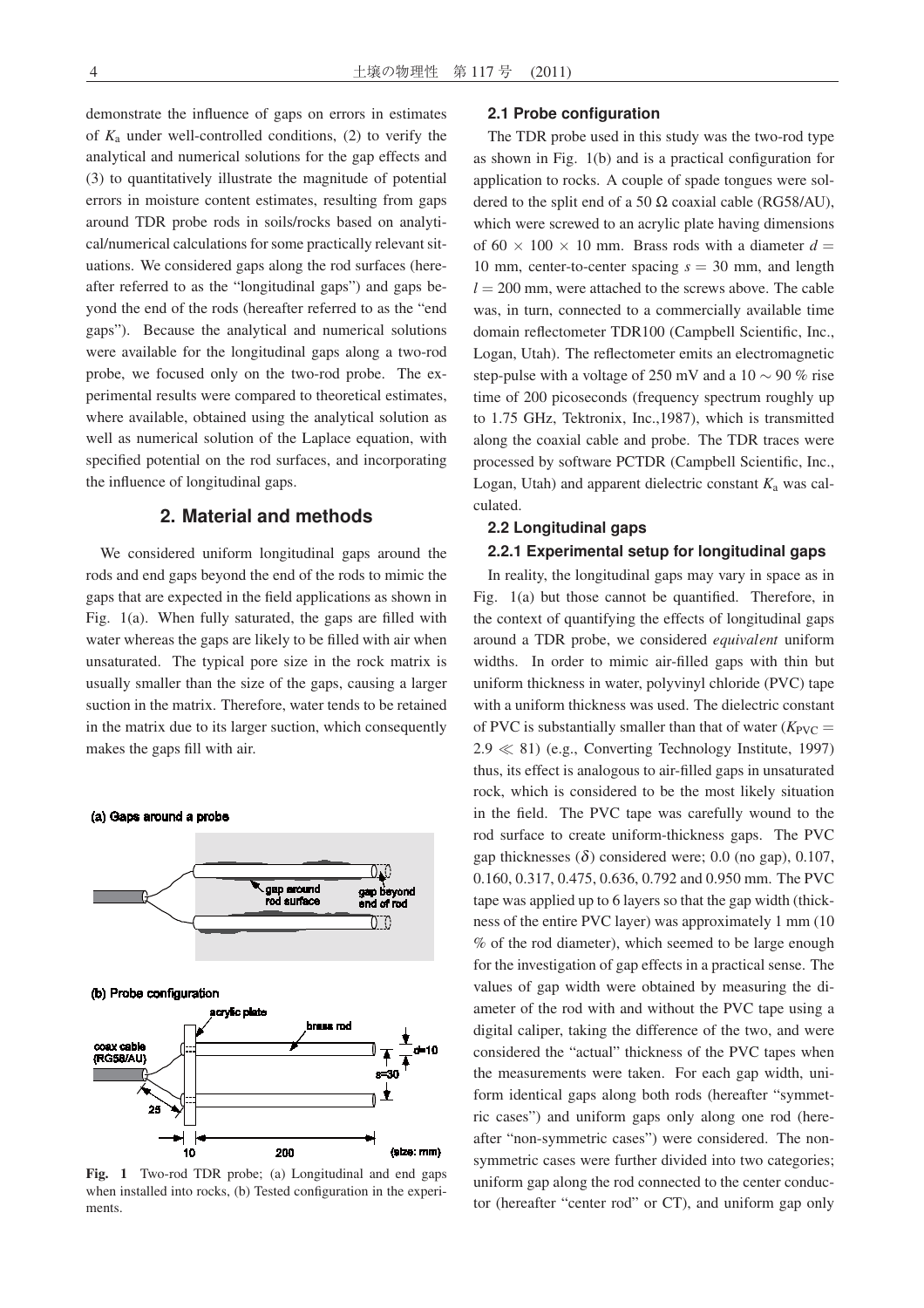along the rod connected to the shield (hereafter "shield rod" or SH).

#### **2.2.2 Analytical solution for longitudinal gap effect**

Using the bipolar coordinate system (Morse and Feshbach, 1953), Annan (1977) first derived the analytical solution for the longitudinal gap effect for a two-wire probe with non-concentric gaps around the rods. Based on his solution, the analytical solution for the apparent dielectric constant  $K_a$  of water measured by a two-rod probe with non-concentric circular gaps is;

$$
K_{\rm a} = \frac{K_{\rm gap} \xi_0}{K_{\rm material}(\xi_0 - \xi_1) + K_{\rm gap} \xi_1} K_{\rm material}
$$
 (1)

where,  $K_{\text{gap}}$  is the dielectric constant of the gap material, *K*material is the true dielectric constant of the material of interest,  $\xi_0$  and  $\xi_1$  are the radial bipolar coordinates that can be calculated from rod radius, gap width, and the halfdistance between bipolar foci (see Annan, 1977 for details).

## **2.2.3 Numerical solution for longitudinal gap effect**

Unfortunately, use of equation (1) is limited to symmetric cases where identical uniform gaps exist along both rods. If the gaps exist only partially, or more generally, if the medium surrounding the probe is heterogeneous, a numerical method must be employed.

Assuming that the TDR probe rods have an infinite length, the electrostatic potential field in the plane perpendicular to the rods is described by the Laplace equation. Knight et al. (1997) showed that the apparent relative dielectric constant  $K_a$  could be calculated by the following equation.

$$
K_{\rm a} = \frac{\int_{S_1} K_{\rm gap} \left(\frac{\partial \phi}{\partial n}\right) ds}{\int_{S_1} \left(\frac{\partial \phi_0}{\partial n}\right) ds}
$$
(2)

where,  $K_{\text{gap}}$  is the dielectric constant of gap material,  $\phi$  is the electrostatic potential for non-homogeneous case (with gaps),  $\phi_0$  is the electrostatic potential for homogeneous case (without gaps), *n* is the outward pointing unit normal vector on the boundary,  $S_1$  is the internal boundary for a rod.

Knight et al. (1997) showed that concentric gaps completely surrounding both rods could be modeled reasonably accurately using the analytical solution for non-concentric gaps. Thus, in this study, "concentric" gaps were defined in the finite element mesh around the rods of a two-rod probe. The dimensions of the domain were approximately 20 *s* in the *x*-direction and 12 *s* in the *y*-direction, where *s* was the center-to-center rod separation that was 30 mm

in this case. The diameter of both rods was  $d = 10$  mm. A no-flux boundary was imposed on the outer boundary  $(S_3)$  on the domain. The nodes on one rod  $(S_1)$  were set to a constant potential of  $-1$ , the potentials on the other rod ( $S_2$ ) were set to 1 (see Knight et al., 1997 for details). PVC-filled gaps were incorporated by assigning  $K_{\text{PVC}} =$ 2.9 to appropriate elements whereas  $K_{\text{water}} = 81$  was given to all the other elements. The finite element mesh was constructed so that the thickness of the gaps could be varied from 0.01 mm to 10 mm. To confirm the accuracy of the model, the symmetric cases were computed first and the results were compared to the analytical solution. Then, the non-symmetric cases were simulated. It should be noted that in the numerical simulation, both rods were identical and the possible uneven contribution between the center and shield conductors was not taken into account in the model.

#### **2.3 Experimental setup for end gaps**

For the investigation of the end gap effect, a solid PVC rod was used to establish gaps at the end of rods. A cylindrical piece of PVC rod with a diameter equal to the rod diameter of 10 mm sliced to have a pre-specified length was directly glued to the end face of each rod. The thickness of the glue was kept as thin as possible so that its effect was minimized. Since PVC has a dielectric constant of 2.9, it should act like air when measured in water. The end gap lengths considered were; 0, 1, 1.5, 2, 3, 4, 5, 7.5, 10, 15 and 20 mm.

#### **3. Results and discussion**

#### **3.1 Effect of longitudinal gaps**

Fig. 2 shows the experimental, analytical, and numerical results of the dielectric constant of water with the longitudinal PVC gaps. For each gap thickness, five measurements were taken and averaged. In the analytical and numerical calculations,  $K_{\text{water}} = 81$  was used (von Hippel, 1995). For the symmetric cases, the experimental results (large solid circles) agreed closely with the analytical and numerical results. As can be intuitively inferred, the larger the gap widths  $\delta$ , the larger their effects. In this case, since  $K_{\text{gap}} < K_{\text{water}}$ , the dielectric constant of water was more underestimated as  $\delta$  increased. For comparison, the effects of "air"-filled gaps were also calculated using equation (1) and shown in Fig. 2 by a gray solid line. It caused more underestimation than PVC-filled gaps. This was expected because the dielectric constant of air was less than that of PVC. For the typical gap width range of 0.1  $\sim$  0.3 mm (Sakaki et al., 1998), PVC-filled and air-filled gaps caused up to 46  $\%$  and 71  $\%$  underestimation in the  $K_a$  values, respectively, when measured in water with the probe configuration tested. In this study, a relatively large rod diameter was used so that we were able to investigate gap effects for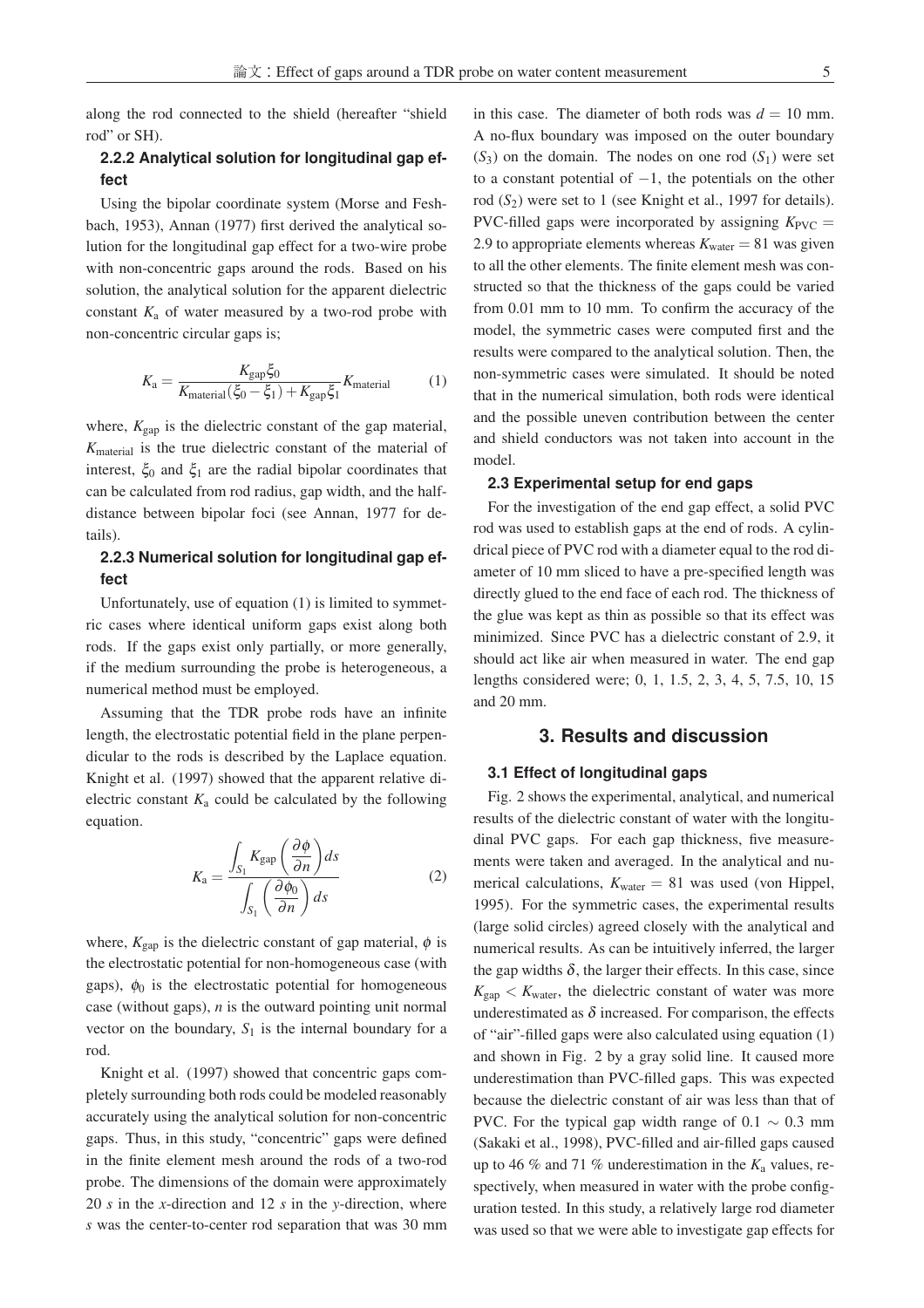

**Fig. 2** Effect of PVC- filled gaps in water  $(d = 10 \text{ mm}, s = 30$ mm). The thick solid line denotes the analytical dielectric constant calculated using equation (1) when gaps are filled with PVC  $(K_{\text{PVC}} = 2.9)$ . The dashed lines are the results from numerical simulation and equation (2) for the symmetric and non-symmetric cases. Data for the no gap are plotted at  $\delta = 0.001$  mm. Note that the uneven contribution between the CT and SH rods was not taken into account in the numerical model.



Fig. 3 Effect of PVC-filled gap in air  $(d = 10 \text{ mm}, s = 30 \text{ mm})$ . The solid line denotes the analytical dielectric constant calculated using equation (1) when gaps are filled with PVC ( $K_{\text{PVC}} = 2.9$ ). The result for the no gap case is plotted at gap  $= 0.001$  mm.

small  $\delta/d$  ratios. However, it must be noted that equation (1) implies that for a probe with a smaller rod diameter, the underestimation will be even more significant.

For the non-symmetric cases, the  $K_a$  values were closer to 81 than those obtained for the symmetric cases. This observation was expected because only one rod had the gaps, thus, the effect was less. Two SH cases with  $\delta = 0.107$ and 0.160 mm on the shield rod, where  $\delta$  was small and within the typical range, agreed well with the numerical results. In other SH cases with  $\delta = 0.317 \sim 0.950$  mm on the shield rod, the experimental results tend to show lower *K*<sup>a</sup> values than numerical results. All CT cases with gaps on the center rod showed smaller  $K_a$  values than those in the SH cases.

Fig. 3 shows the results for PVC-filled gaps measured in air (gaps on both rods only). The analytical values

calculated by equation (1) are denoted by a solid line. Although the measured dielectric constant values were slightly higher than the analytical values, their behavior was well explained by equation (1). For the typical gap width of  $0.1 \sim 0.3$  mm as Sakaki et al. (1998) observed, the overestimation of the dielectric constant in air due to the PVC-filled gaps was up to  $2\%$  and not as significant as the 46 % underestimation observed in water.

#### **3.2 Effect of end gaps**

The results for the end gap effects are plotted in Fig. 4. As there are no analytical and numerical solutions available for this case, only experimental results are presented. For each end gap length, ten measurements were taken. The effects were relatively small compared to those for the longitudinal gaps presented in the previous section. The obtained  $K_a$  values were normalized by 81 so that the end gap effects were seen in terms of relative errors. Baker and Lascano (1989) reported that sensitivity ends abruptly at the end of the probe, i.e., changes in water content just beyond the end of the rods have no effect on the signal. Our data showed that the presence of void space filled with air caused a slight underestimation of the apparent dielectric constant and that the effect was almost constant regardless the size of the void space. For an infinite transmission line, the electromagnetic pulse transmits in the simplest mode referred to as TEM (transverse electromagnetic wave), where the electric filed, magnetic field, and direction of propagation are perpendicular to each other (Kraus, 1991). Near the end of rods, the wave is transmitted in higher modes, which has possibly been affected by the presence of air and caused the slight underestimation of the dielectric constant. This is probably limited to a very small region at the end of the rods and thus the effect is as much as  $\sim$  2 % regardless the size of the void space. Although the results are probably unique for the probe dimensions shown here, it is recommended that the void length be minimized as much as possible.



Fig. 4 Normalized dielectric constant of water measured with various end gap lengths.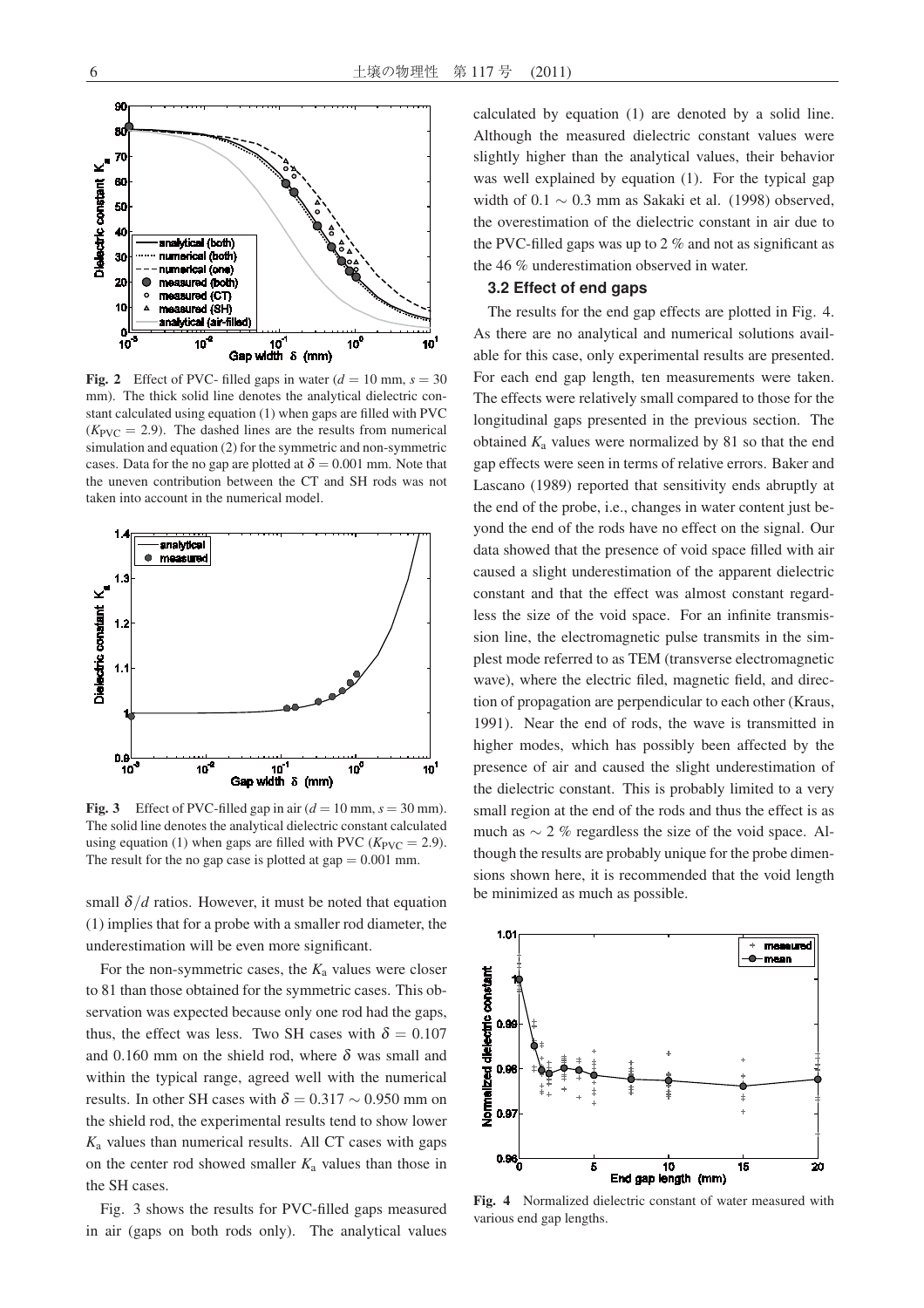

Fig. 5 Calculated water content and relative error with water- and air-filled gaps in a hypothetical rock with true water content of 0.1 (squares), 0.25 (triangles), and 0.4 (circles). Probe dimensions;  $d = 10$  mm,  $s = 30$  mm.

## **3.3 Gap effects on water content in soils and rocks**

In the previous sections, the gap effects were investigated using limited materials such as water, air, and PVC. The combination of these materials resulted in somewhat different contrast of dielectric constants than that of our interest, i.e., rock and air-filled gaps, rock and water-filled gaps and so on. Similar relationships for apparent dielectric constant  $K_a$  vs. gap width  $\delta$  were calculated using equation (1) for both air- and water-filled gaps in a hypothetical rock material. The dimensions of the two-wire TDR probe were assumed to be  $d = 5$  mm,  $s = 30$  mm which are typical for commercially available probes  $(d =$ 2.4 <sup>∼</sup> 4.8 mm, *<sup>s</sup>* <sup>=</sup> <sup>14</sup> <sup>∼</sup> 40 mm, TRIME system, IMKO, Inc., Ettlingen, Germany; *<sup>d</sup>* <sup>=</sup> 3.2 <sup>∼</sup> 4.8 mm, *<sup>s</sup>* <sup>=</sup> <sup>30</sup> <sup>∼</sup> 45 mm, Campbell scientific, Inc., Logan, Utah; *d* = 3 mm, *<sup>s</sup>* <sup>=</sup> 12.5 <sup>∼</sup> 37.5 mm, TRASE system, Soilmoisture Equipment Co., Santa Barbara, California). For demonstration purposes, it was assumed that Topp's equation (Topp et al., 1980) to relate  $K_a$  and  $\theta$  was valid for the hypothetical rock material.

The apparent dielectric constant  $K_a$  of the rock (including air and water phases) was assumed to be 5.9, 13.4, and 25 that correspond to water content of 0.1, 0.25 and 0.4 using Topp's equation. For the probe configuration mentioned above, the apparent dielectric constant was computed using equation (1), and converted into water content. The calculated water content as well as relative errors are plotted in Fig. 5.

## **4. Discussion and conclusions**

The effects of longitudinal and end gaps were experimentally investigated and, where available, the results were compared to the analytical and numerical solutions. Although the end gaps showed very little effects, the longitudinal gaps lead to significant errors. For the symmetric longitudinal gaps, where uniform identical longitudinal gaps were on both rods, the experimentally measured data

showed good agreement with the analytical and numerical solutions. For the non-symmetric cases, where the longitudinal gaps exist along one rod only, the results were not as straightforward. The cases with gaps on the center rod showed more effect than those with gaps on the shield rod. When an electromagnetic step pulse propagates along a coaxial transmission line, the center conductor carries the signal and the shield conductor is ground; i.e., "unbalanced" signal. In a transmission line consisting of two parallel conductors, both conductors carry a signal, equal in magnitude but opposite in sign with the ground potential in the center plane; this is referred to as "balanced" with respect to ground. For a two-rod TDR probe, the electrical field will gradually change from unbalanced to balanced (without using a balanced-unbalanced transformer, e.g., Spaans and Baker, 1993), which often leads to higher sensitivity on the rod connected to the center conductor. The uneven contribution of each rod leads to a difference in the trace data depending on whether the gaps are on the CT or the SH rod as shown in Fig. 6. If the balanced electrical field cannot be obtained within the length of the probe, the



Fig. 6 Example traces with  $\delta = 0.636$  mm obtained in water. Longitudinal gaps are on CT rod only, SH rod only, and both rods. Trace with no gap is also shown for comparison.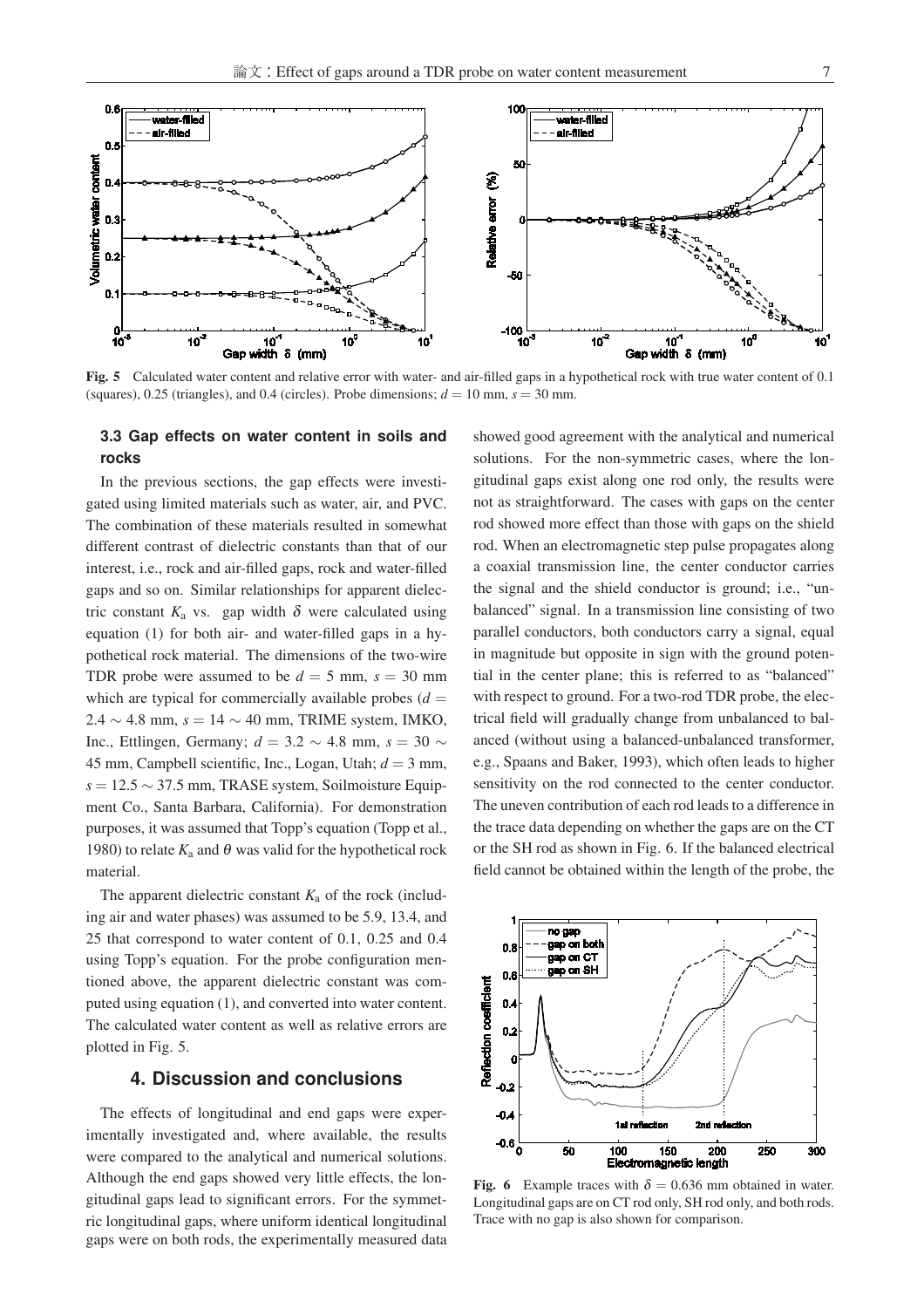CT rod will carry more signal than the SH rod. Therefore, when measured in water, the gap effect is expected to be more distinct when PVC-filled gaps are present along the CT rod, which resulted in more underestimation in  $K_a$  in this case. The trace with gaps on the CT rod shows two reflections; one from the CT rod, and another from the SH rod without gaps that indeed corresponds to the reflection point of the no gap case. For the trace with gaps on the SH rod, the second reflection disappeared. Overall, the experimental data revealed that the analytical and numerical solutions were valid to quantify the effect of symmetric longitudinal gaps. Because of the uneven contribution of the rods, the numerical solution tends to somewhat underestimate the effects when the longitudinal gaps are not symmetric.

When applying TDR to unsaturated rocks, it is likely that the gaps are filled with air rather than with water due to larger suction in the surrounding matrix. Thus, the results imply that much attention should be paid to minimize gaps around the probe rods when applying TDR to rocks, as air-filled gaps are the potential cause for significant underestimation of  $K_a$  values of the rocks, thus, water content. An electrically conductive material may be used to fill such gaps to minimize their effects on the measurement accuracy (Sakaki and Rajaram, 2006). Moreover, gaps can arise not only for rocks but also for soils if sufficient care is not taken when packing soil around the probes (Decagon Devices, 2010), if the sensor is dislocated inside the soil, or when soil shrinkage occurs. Therefore, maximum attention has to be paid to ensure good contact between the probe and the material of interest when installing probes in soils or rocks.

We have experimentally shown that the center rod is more sensitive than the shield rod. Limsuwat et al. (2009) showed similar non-symmetric characteristics in the commercially available capacitance sensors. Even when there is no gap, the non-symmetric characteristics can lead to some implications. For example, if a probe is aligned such that the rods experience a large water content difference between the two, the measurement may be biased. When measuring a wetting front migration and one of the rods is in the wet region and the other is in the dry region, the resulting  $K_a$  is likely to be affected more when the center rod is in the dry region.

## **Acknowledgements**

This research was partially supported by Japan Nuclear Cycle Development Institute (JNC Cooperative Research Scheme on the Nuclear Fuel Cycle).

#### **References**

Annan, A.P. (1977): Time domain reflectometry — Air-gap problem for parallel wire transmission lines. Report of Activities, Part B, Pap. 77-1B, pp. 59–62, Geol. Surv. of Canada, Ottawa, Ont. Canada.

- Baker, J.M. and Lascano, R.J. (1989): The spatial sensitivity of time domain reflectometry. Soil Science, 147: 378–384.
- Converting Technology Institute (1997): The material guidebook for converting 1997/98. pp. 333–334, (in Japanese).
- Decagon Devices Inc. (2010): Why does my soil moisture sensor read negative? Decagon Devices Virtual Seminar Series.
- Ferré, P.A., Rudolf, D.L. and Kachanoski, R.G. (1996): Spatial averaging of water content by time domain reflectometry: Implications for twin rod probes with and without dielectric coatings. Water Resour. Res., 32: 271–279.
- Hokett, S.L., Chapman, J.B. and Russell, C.E. (1992): Potential use of time domain reflectometry for measuring water content in rock. J. Hydrol., 138: 89–96.
- Knight, J.H. (1992): Sensitivity of time domain reflectometry measurements to lateral variations in soil water content. Water Resour. Res., 28: 2345–2352.
- Knight, J.H., Ferré, P.A., Rudolph, D.L., Kachanoski, R.G. (1997): A numerical analysis of the effects of coatings and gaps upon relative dielectric permittivity measurement with time domain reflectometry. Water Resour. Res., 33: 1455– 1460.
- Kraus, J.D. (1991): Electromagnetics : Fourth edition. p. 850, McGraw-Hill, New York.
- Limsuwat, A., Sakaki, T. and Illangasekare, T.H. (2009): Experimental quantification of bulk sampling volume of  $ECH<sub>2</sub>O$ soil moisture sensors. Proceedings of the 29th Annual American Geophysical Union Hydrology Days, March 25–27, 2009, ed. J.A. Ramirez, pp. 39–45, Colorado State University, Fort Collins, CO.
- Morse, P.M. and Feshbach, H. (1953): Methods of theoretical physics. Part II, McGraw-Hill, New York.
- Sakaki, T., Sugihara, K., Adachi, T., Nishida, K. and Lin, W.R. (1998): Application of time domain reflectometry to determination of volumetric water content in rock. Water Resour. Res., 34: 2623–2631.
- Sakaki, T. and Rajaram, H. (2006): Performance of different types of time domain reflectometry probes for water content measurement in partially saturated rocks. Water Resour. Res., 42, W07404, doi:10.1029/2005WR004643.
- Spaans, E.J.A. and Baker, J.M. (1993): Simple balun in parallel probes for time domain reflectometry. Soil Sci. Soc. Am. J., 57: 668–673.
- Topp, G.C., Davis, J.L. and Annan, A.P. (1980): Electromagnetic determination of soil water content: Measurements in coaxial transmission lines. Water Resour. Res., 16: 574–582.
- Tektronix, Inc. (1987): Tektronix metallic TDR's for cable testing, Application Note. pp. 1–16, Beaverton, Oregon.
- von Hippel, A. (Ed.) (1995): Dielectric Materials and Applications. p. 438, Artec House, Norwood, Mass.